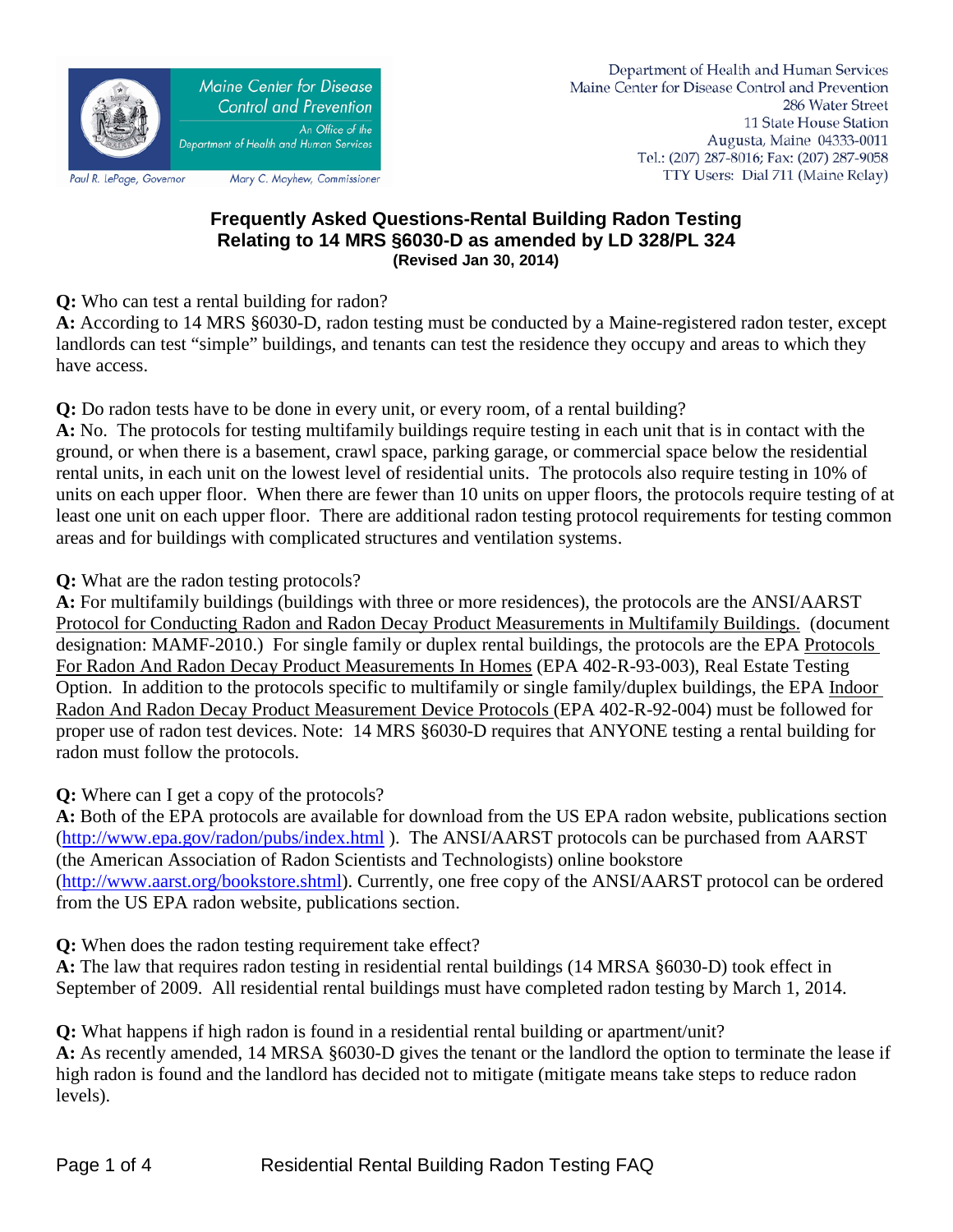**Q:** How does a tenant find out what the radon levels are in the building or their apartment/unit? **A:** 14 MRSA §6030-D requires the landlord to notify the tenant, in writing and within 30 days of receiving test results, of the radon levels. If high radon levels were found and the landlord has the radon levels mitigated before the 30 days is over, the landlord can notify the tenants of the post-mitigation radon levels within 30 days of receiving those. The model radon disclosure form can be downloaded from [www.maineradiationcontrol.org,](http://www.maineradiationcontrol.org/) follow the link to the Radon Section, then download the Radon Disclosure Statement for Landlords.

## **Q:** What is a "simple" building that can be tested by a landlord?

**A:** Under 14 MRSA §6030-D as recently amended, a landlord can test a building **which does not have any of the following**: an **elevator shaft**, an **unsealed utility chase or other open pathway** for air to move from the ground to upper levels of the building, a **forced hot air furnace or central air HVAC system**, or **private well** water unless the water has been tested for radon by a person registered under Title 22, chapter 165 (a Maine registered radon tester) and the results show a radon level acceptable to the Department of Health and Human Services*.* Additional limitations agreed upon by stakeholders are: **units which span multiple foundations** unless every room in the unit is tested (these can create complicated radon entry routes that require additional testing to locate); and **buildings or building complexes where more than nine units would be tested** when following the extended testing protocol (the required quality assurance plans, measurements and calculations when testing larger numbers of units per building make this no longer "simple").

**Q:** I've heard that some landlords borrowed/rented a radon monitor to test their rental buildings "for their own information." Can they use these results now that landlords are allowed to test simple rental buildings? **A:** In most cases, no because testing usually was not done according to required protocols and violated several laws. However, a determination can be made on a case-by-case basis when the landlord can provide documentation to prove all of the following: 1) the monitor they used has successfully passed a device approval process and was on the list of approved radon test devices maintained by the National Radon Proficiency program (NRPP) or the National Radon Safety Board (NRSB); 2) any testing they did was conducted in accordance with the correct building protocols; 3) the radon monitor was placed according to the requirements of the correct building protocols and the device protocols; 4) the monitor was used according to the device protocols and manufacturers guidelines; 5) the monitor was calibrated at least as often as required by the protocols and the manufacturer; 6) the monitor had background checks at least as often as required by the protocols and the manufacturer; 7) the monitor had periodic device intercomparisons at least as often as required by the protocols and the manufacturer; and 8) device performance checks were done on the monitor by the landlord using it before each test (and maybe after each test, if required by the protocols or the manufacturer). *Note: due to the necessary record keeping and other quality assurance requirements associated with use of continuous radon monitors, stakeholders have agreed that landlord testing must be done with radon test devices which must be sent to a laboratory for analysis.*

## Additional Facts

The landlord or lessor of a residential rental property must provide written notice about radon hazards and disclose the results of the required radon testing to each tenant. This information must be told to potential tenants if they ask. The forms on radon hazards and for radon results disclosure can be downloaded from the Radon Section website [\(www.maineradiationcontrol.org,](http://www.maineradiationcontrol.org/) follow the link to the Radon Section)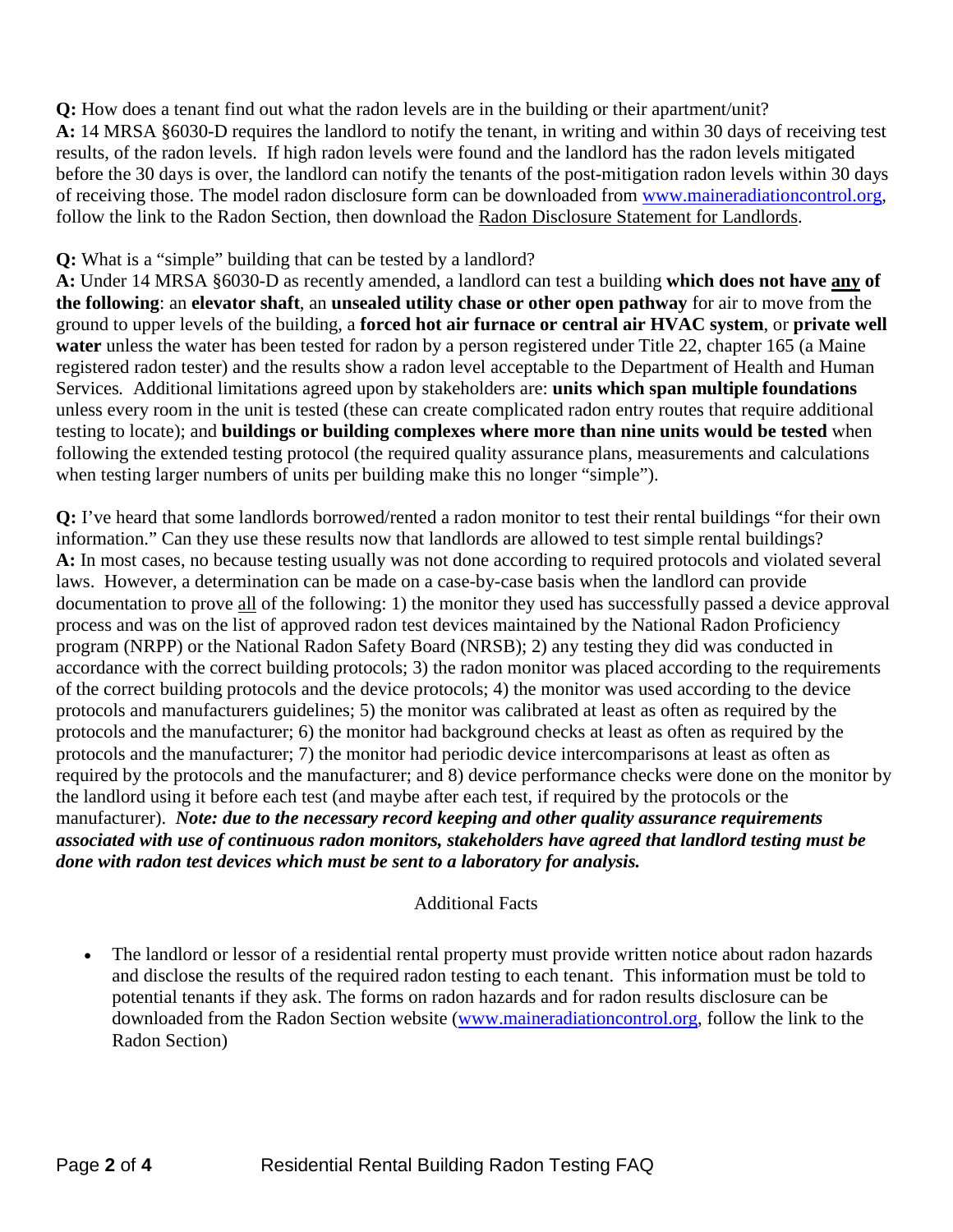- If a landlord does radon testing in their rental building(s), they must report that testing to the Department on forms approved by the Department. The approved forms can be downloaded from the Radon Section website [\(www.maineradiationcontrol.org,](http://www.maineradiationcontrol.org/) follow the link to the Radon Section)
- The reporting forms landlords must use to report radon testing to the Department; and the disclosure statement and radon hazard statement are on the Department's radon website [\(www.maineradiationcontrol.org,](http://www.maineradiationcontrol.org/) follow the link to the Radon Section).
- The tenant will have to sign an acknowledgment that they have received this disclosure.
- If a rental building/apartment/unit has high radon, and the landlord chooses not to mitigate, the tenant can terminate the lease when they give at least 30 day's notice.
- If a rental building/apartment/unit has high radon, and the landlord chooses not to mitigate, he landlord can terminate the lease when they give at least 30 day's notice.
- A tenant can request a re-test of radon in the building 10 years after the building was last tested, when the building does not have a mitigation system installed or if a mitigation system is installed but it is not functioning.
- If a tenant tests for radon in the residence they occupy, or hires a radon tester to do so, a copy of the results must be given to the landlord within 30 days after the tenant receives them.
- If a tenant does a radon test, the landlord cannot retaliate against them.
- When a tenant radon test finds radon levels of 4.0 pCi/l or higher, the landlord can choose to accept the tenant results and disclose them on the required disclosure forms; or can hire a registered radon tester to re-test and disclose the results of that test on the required disclosure forms. The landlord cannot re-test themselves.
- If a landlord or a person acting on behalf of a landlord does not provide the required radon notification, it is a breach of the implied warranty of fitness for human habitation in accordance with section 6021.
- If a landlord or person acting on behalf of a landlord falsifies a radon test result, it is a breach of the implied warranty of fitness for human habitation in accordance with section 6021.
- If a landlord or person acting on behalf of a landlord falsifies a radon test by testing in violation of radon protocols, it is a breach of the implied warranty of fitness for human habitation in accordance with section 6021.
- A person testing on behalf of the landlord can only be a payroll employee of the landlord. A property manager who wants to do radon testing must first become a registered radon tester.
- Due to the nature of mobile homes, radon testing is not required in mobile homes which are on public water **and** have wheels under them **and** do not have permanent, durable skirting (which creates the equivalent to a basement or crawlspace under the mobile home). Un-insulated wood planking or uninsulated plastic affixed to framing is not considered permanent or durable when determining the need for radon testing. A mobile home with poured concrete or masonry block foundation walls; or one with air-tight and insulated skirting, must be tested.